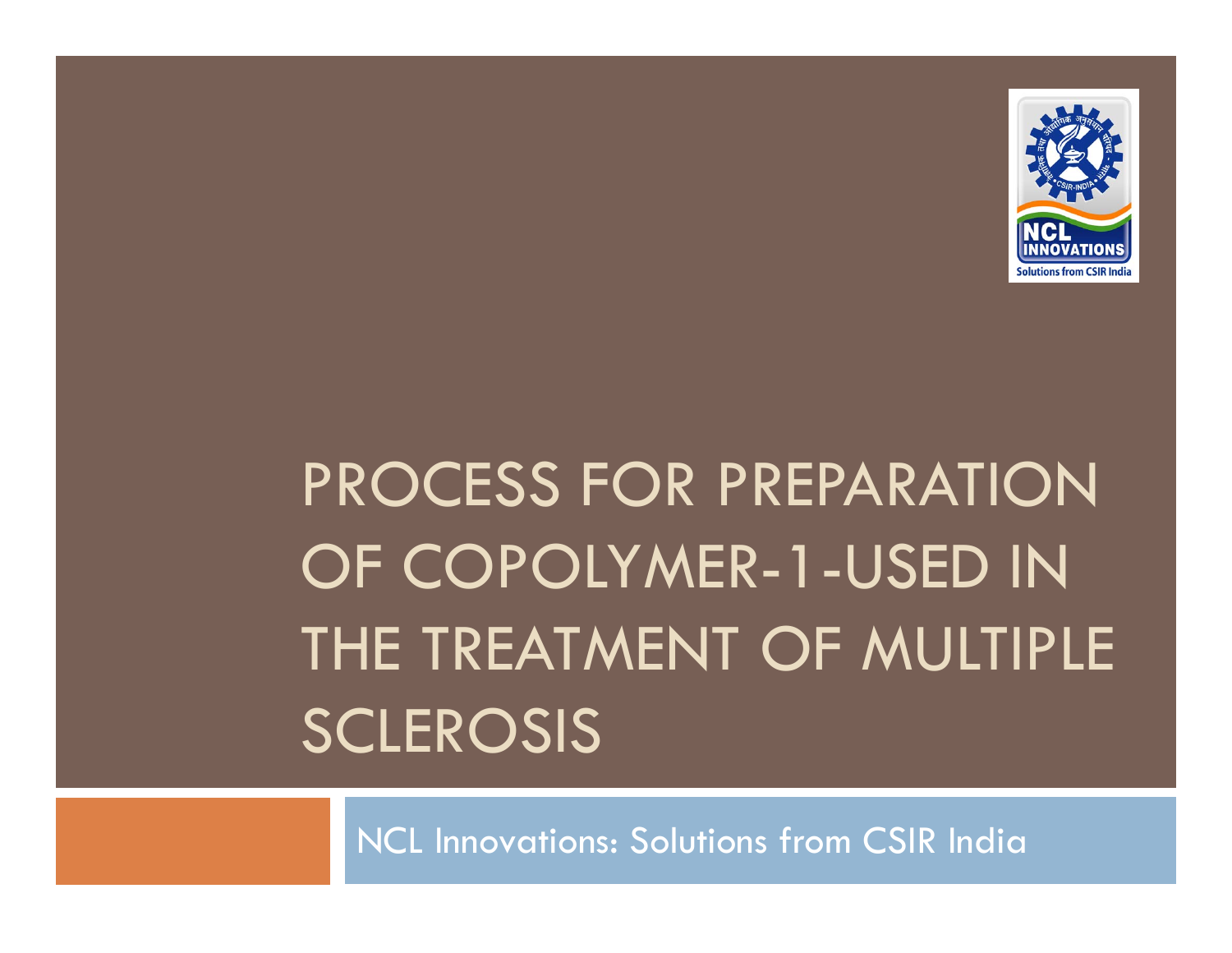#### **Technology**

- $\Box$ A novel process for the synthesis of Copolymer-1 and its pharmaceutically acceptable salts (which is used in the treatment of multiple sclerosis)
- Using readily available raw materials
- $\Box$  The process uses a polymer bound catalyst as an initiator (which requires 10X less catalyst concentration than conventional systems)
- $\Box$  The resulting polymer has a narrow molecular weight distribution, with m.wt can be tailored to be in the range of 8-19KDa
- $\Box$ In treating multiple sclerosis – copolymer-1 could be injected subcutaneously, intra-peritoneally, intravenously, intramuscularly

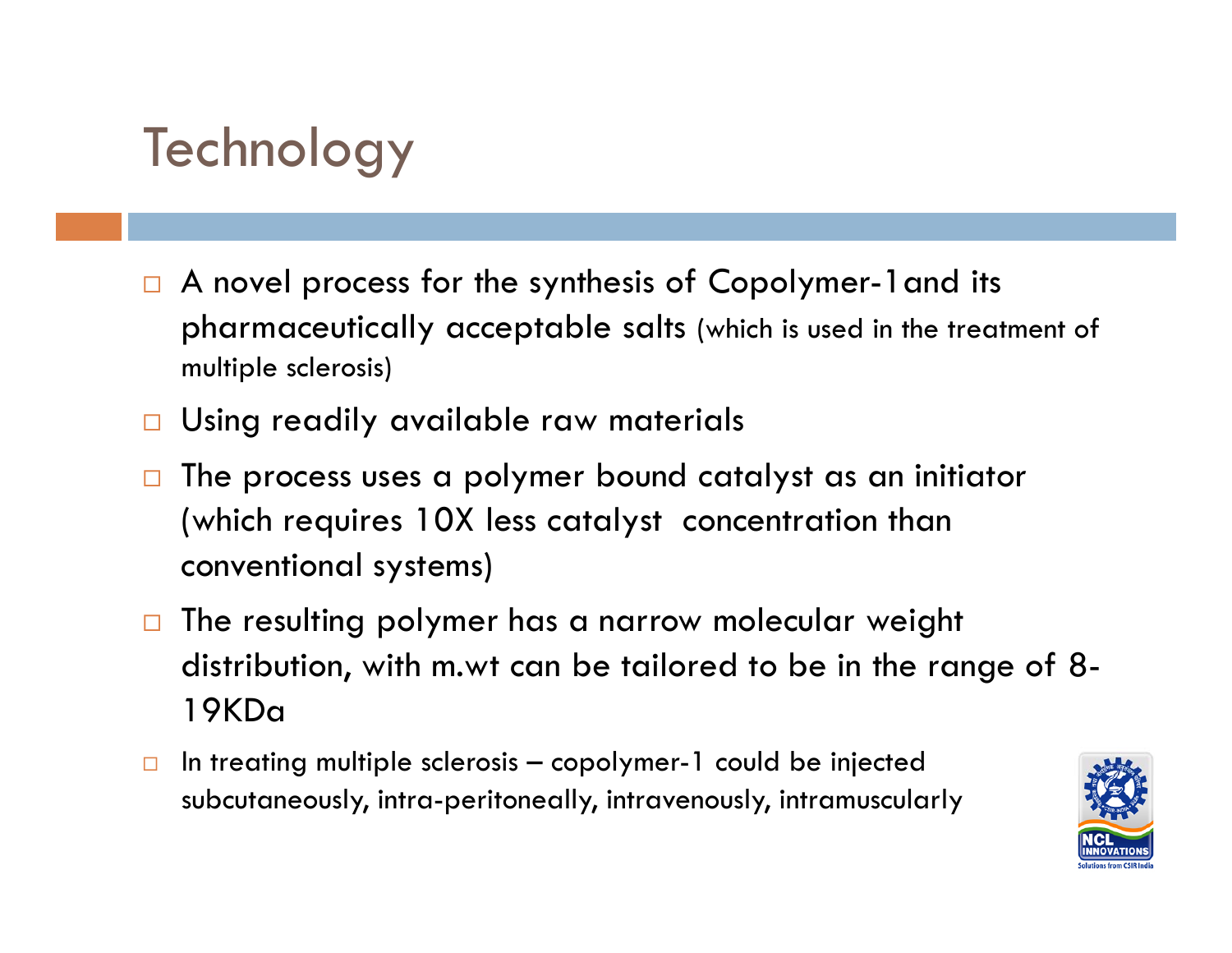### Applications

- $\Box$  Copolymer-1is used for treatment of multiple sclerosis
- $\Box$ Suggested application in the treatment of nonautoimmune neurodegenerative disorders such as glaucoma, acute CNS injuries, Alzheimer's disease\*

\*Kipnis, J. and Schwartz, M., Dual action of glatiramer acetate (Cop-1) in the treatment of CNS autoimmune and neurodegenerative disorders, TRENDS in Molecular Medicine , Vol.8, 2002, Pg. 319-323.

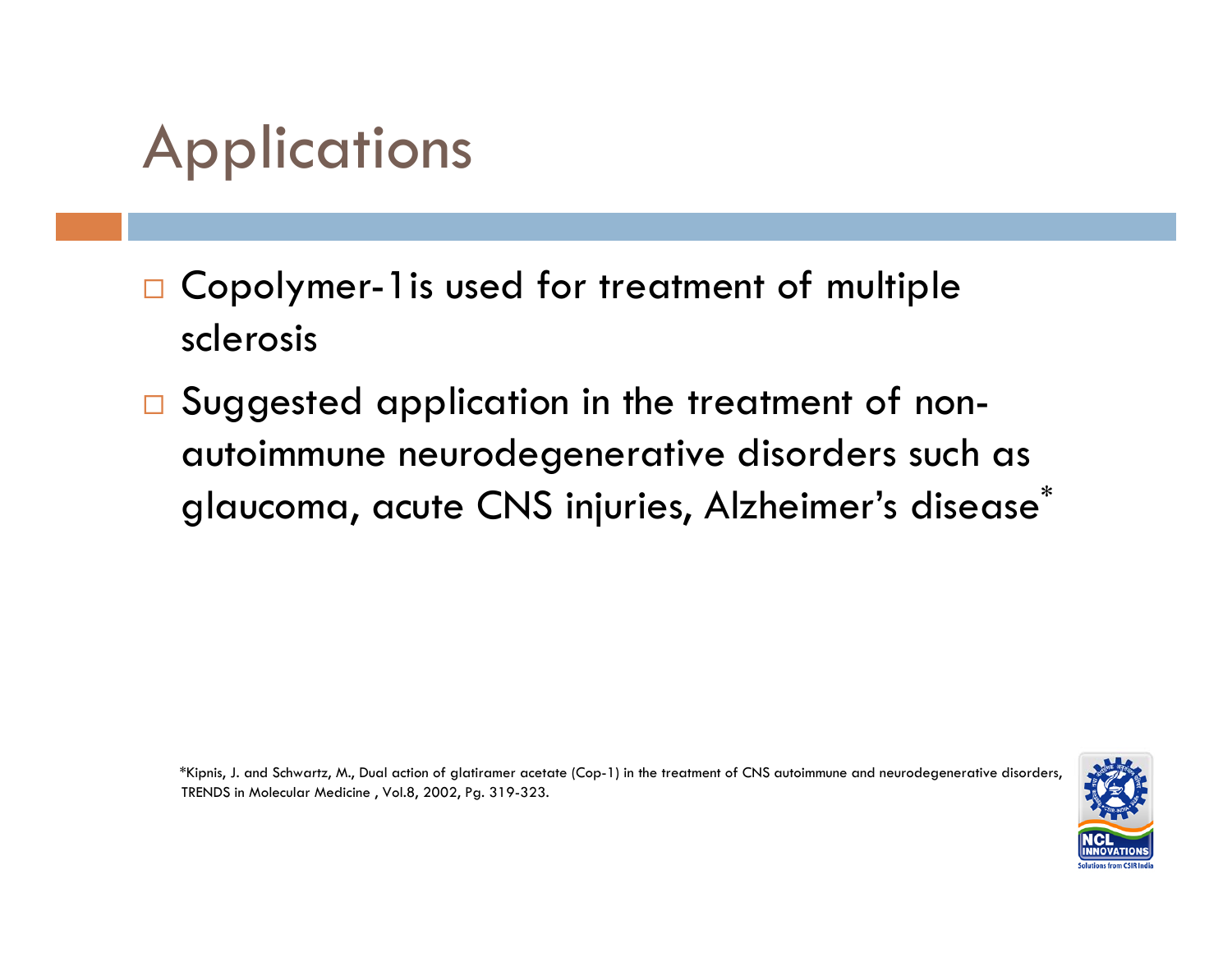### Market Potential

- $\Box$  $\Box$  Over 2.5 million people suffer from multiple sclerosis (MS) worldwide\*
- $\Box$  Even though there is no cure for MS, currently drugs are used to slow the progression or reduce the frequency of relapses. In 2007, the market for MS drugs was over \$ 7 billion\*
- $\Box$  The global market for multiple sclerosis therapeutics has been projected to exceed \$12.5 billion by 2015\*\*
- $\Box$  US has been termed as a growing market for MS therapeutics with the highest demand\*\*

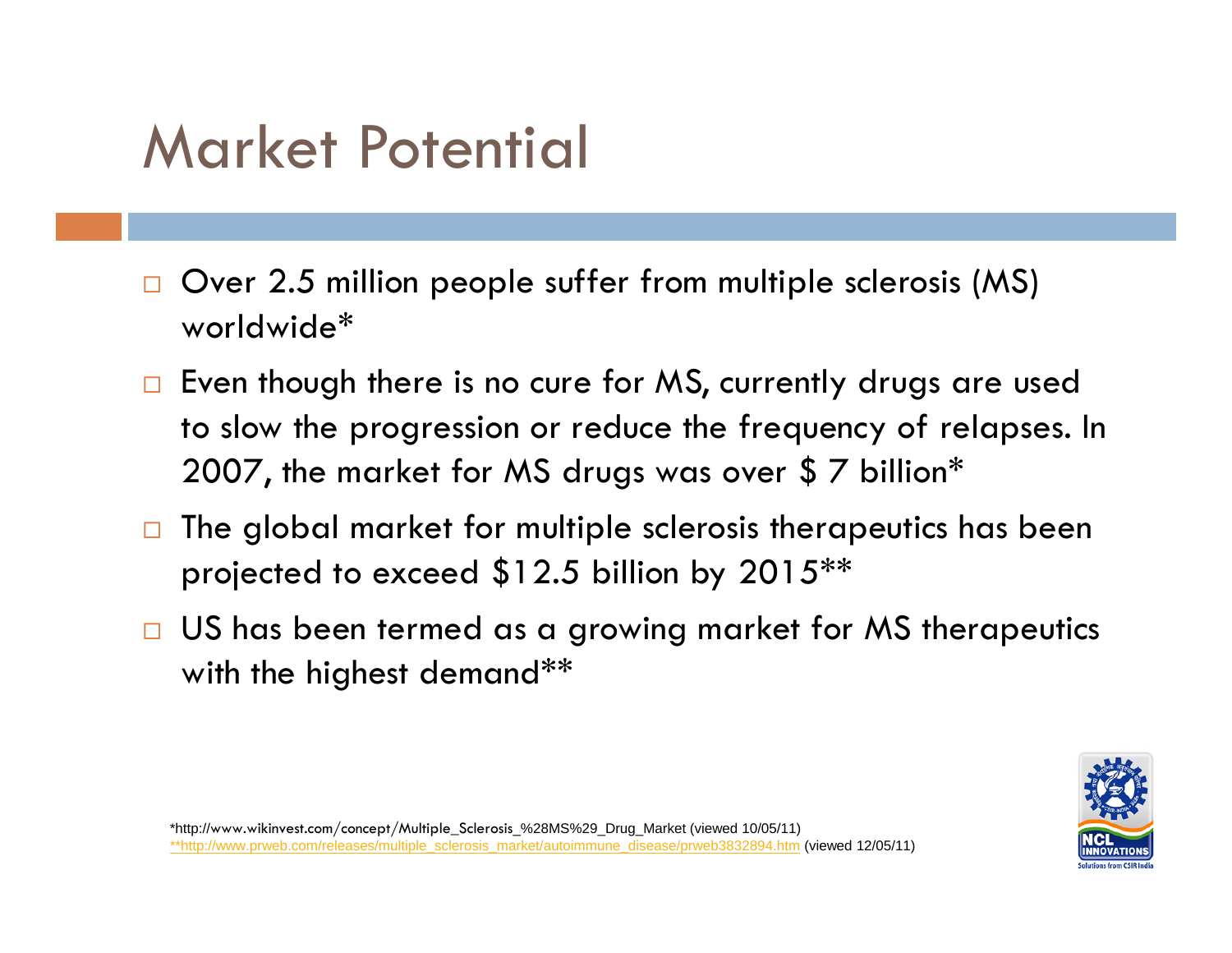#### Value

- $\Box$ A simple, cost-effective process using easily available raw materials
- $\Box$  Yields a product with high degree of purity (without requiring additional steps of separation, purification etc.)
- $\Box$  The process requires 10x less catalyst concentration than conventional systems (lower cost)
- $\Box$  Excellent control over molecular weight
	- $\blacksquare$  Narrow molecular weight distribution
	- Molecular weight can be tailored to be in the range of 8-19KDa (hence overcoming toxicity issues; m.wt of over 20 KDa are known to be toxic)
- $\Box$ High purity levels - almost no acid residues (less than 1% )
- $\Box$ Simple and efficient process

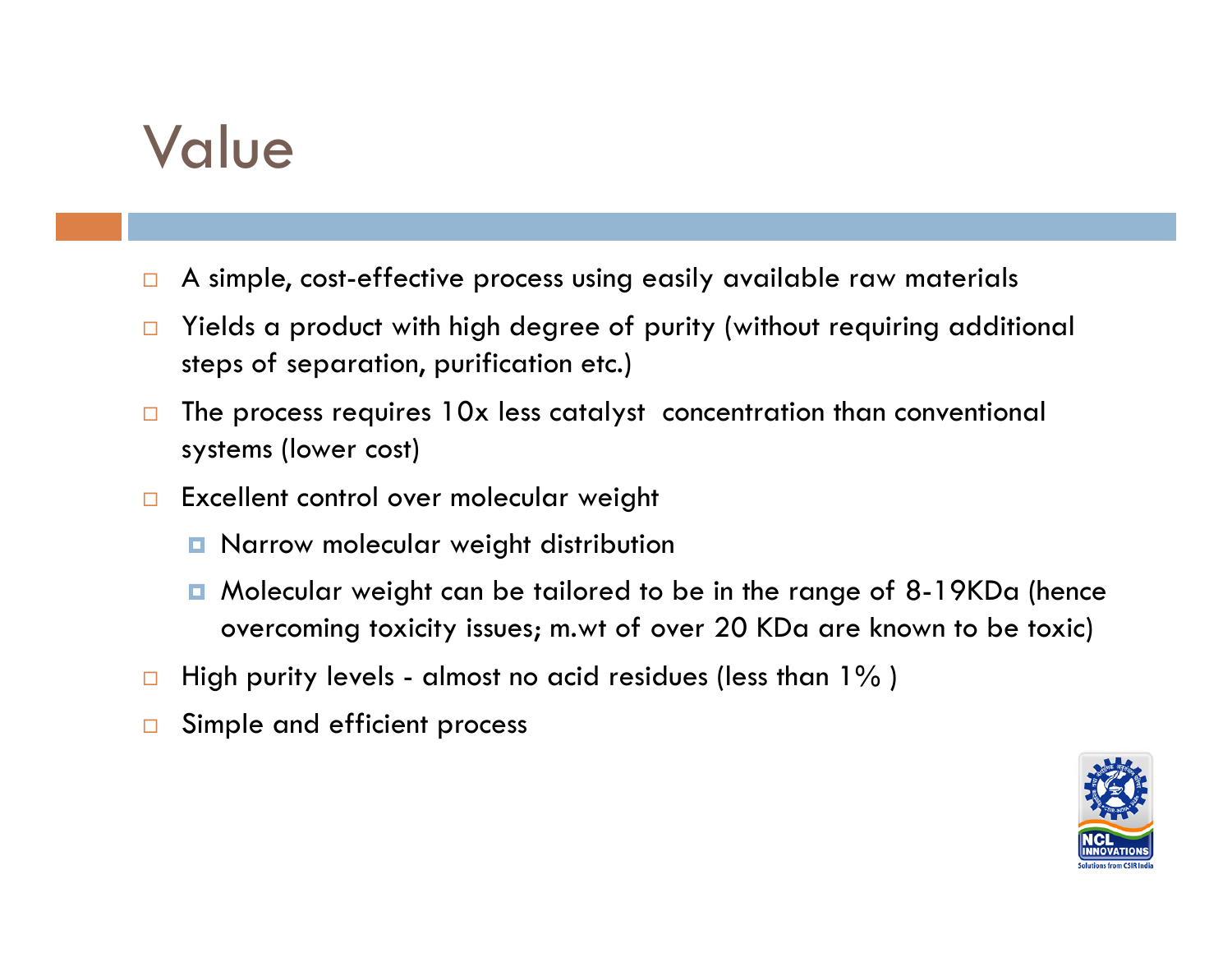## **Technology Status, IP Status**

- $\Box$ Demonstrated at lab scale
- $\Box$ Ready to be licensed/commercialized
- $\Box$ PCT/Indian patent application filed

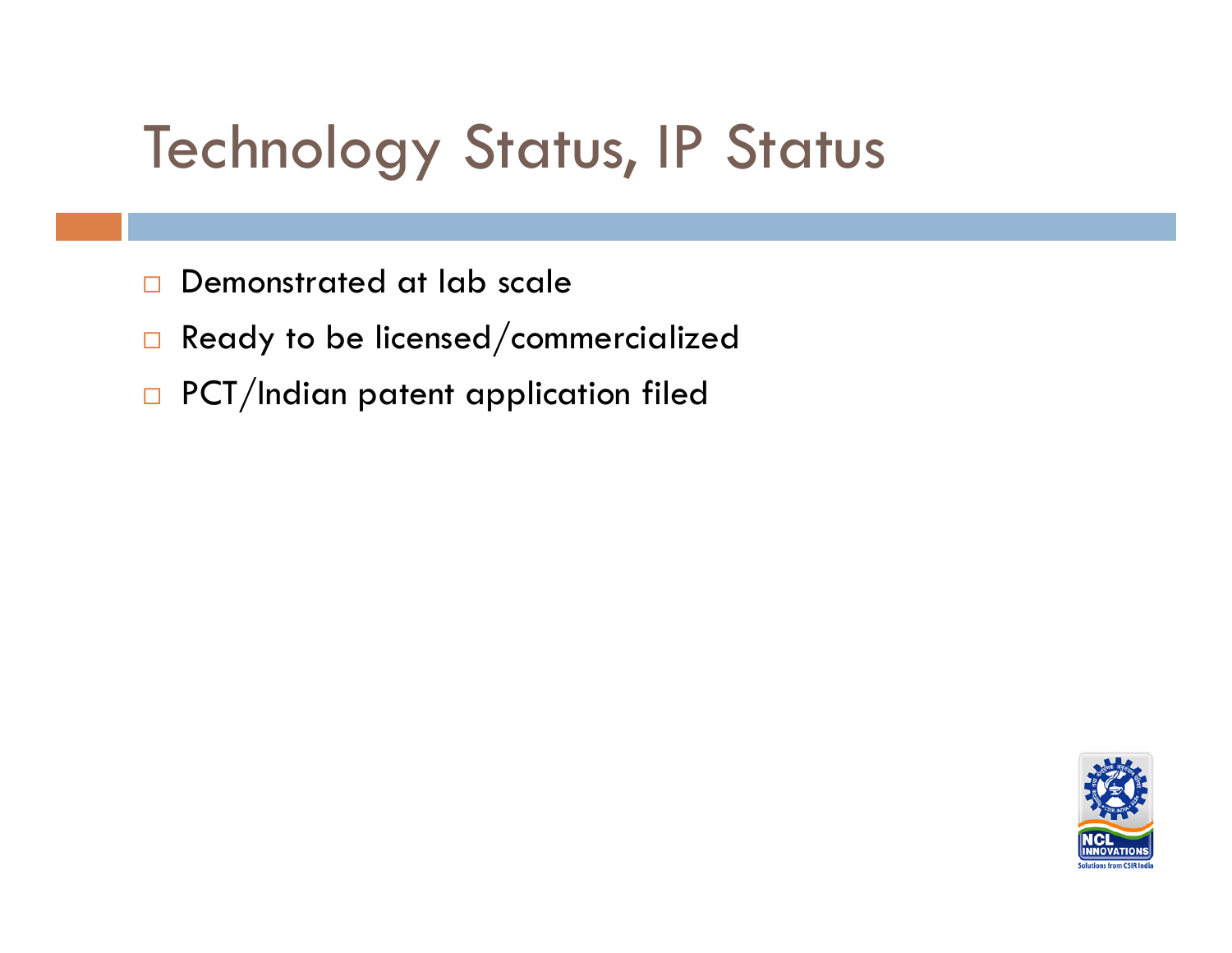### Links & References

- $\Box$  http://www.wikinvest.com/concept/Multiple\_Sclerosis\_%28MS%29\_Drug\_ Market (viewed 10/05/11)
- $\Box$  Kipnis, J. and Schwartz, M., Dual action of glatiramer acetate (Cop-1) in the treatment of CNS autoimmune and neurodegenerative disorders, TRENDS in Molecular Medicine, Vol.8, 2002, Pg. 319-323.
- Spain, R. et *al.,* Recent developments in multiple sclerosis therapeutics, BMC Medicine, 2009, 6 pages.

#### **Contact Info:**

**Dr. Magesh N.**  Scientist, NCL Innovations National Chemical Laboratory Pune - 411008Phone: +91-20-2590-2982Fax: +91-20-2590-2983 Email: m(dot)nandagopal(at)ncl(dot)res(dot)in